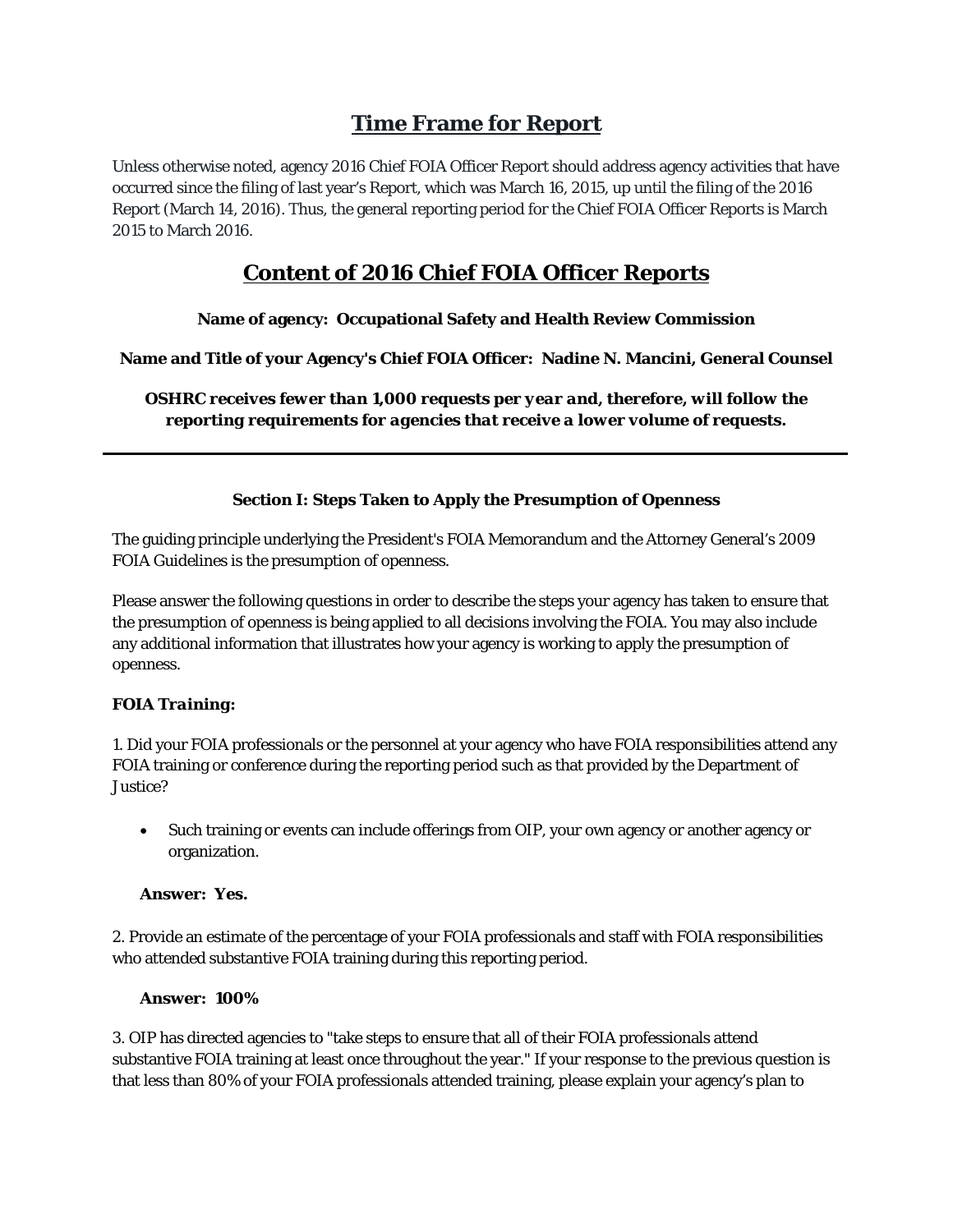ensure that all FOIA professionals receive or attend substantive FOIA training during the next reporting year.

### **Answer: N/A.**

### *Discretionary Releases:*

4. Does your agency have a distinct process or system in place to review records for discretionary release?

- If so, please briefly describe this process.
- If your agency is decentralized, please specify whether all components of your agency have such a process or system in place?

# **Answer: Yes. Because of the small number of FOIA requests processed per year at OSHRC, our FOIA professionals are able to promptly flag and review requested records for discretionary release.**

5. During the reporting period, did your agency make any discretionary releases of information?

### **Answer: Yes.**

6. What exemption(s) would have covered the material released as a matter of discretion? For a discussion of the exemptions that allow for discretionary releases, please see OIP's guidance on implementing the President's and Attorney General's 2009 FOIA Memoranda.

## **Answer: Exemption 5.**

7. Provide a narrative description, as well as some specific examples, of the types of information that your agency released as a matter of discretion during the reporting year.

# **Answer: Records containing internal deliberations about personnel matters were released.**

8. If your agency was not able to make any discretionary releases of information, please explain why. For example, you should note here if your agency did not have an opportunity to make discretionary disclosures because you provided full releases in response to all requests or the only exemptions that were applied were those that do not lend themselves to discretionary release (i.e. Exemptions 1, 3, 4, 6, 7A, 7B, 7C, 7F).

**Answer: N/A.** 

## *Other Initiatives:*

9. If there are any other initiatives undertaken by your agency to ensure that the presumption of openness is being applied, please describe them here.

If any of these initiatives are online, please provide links in your description.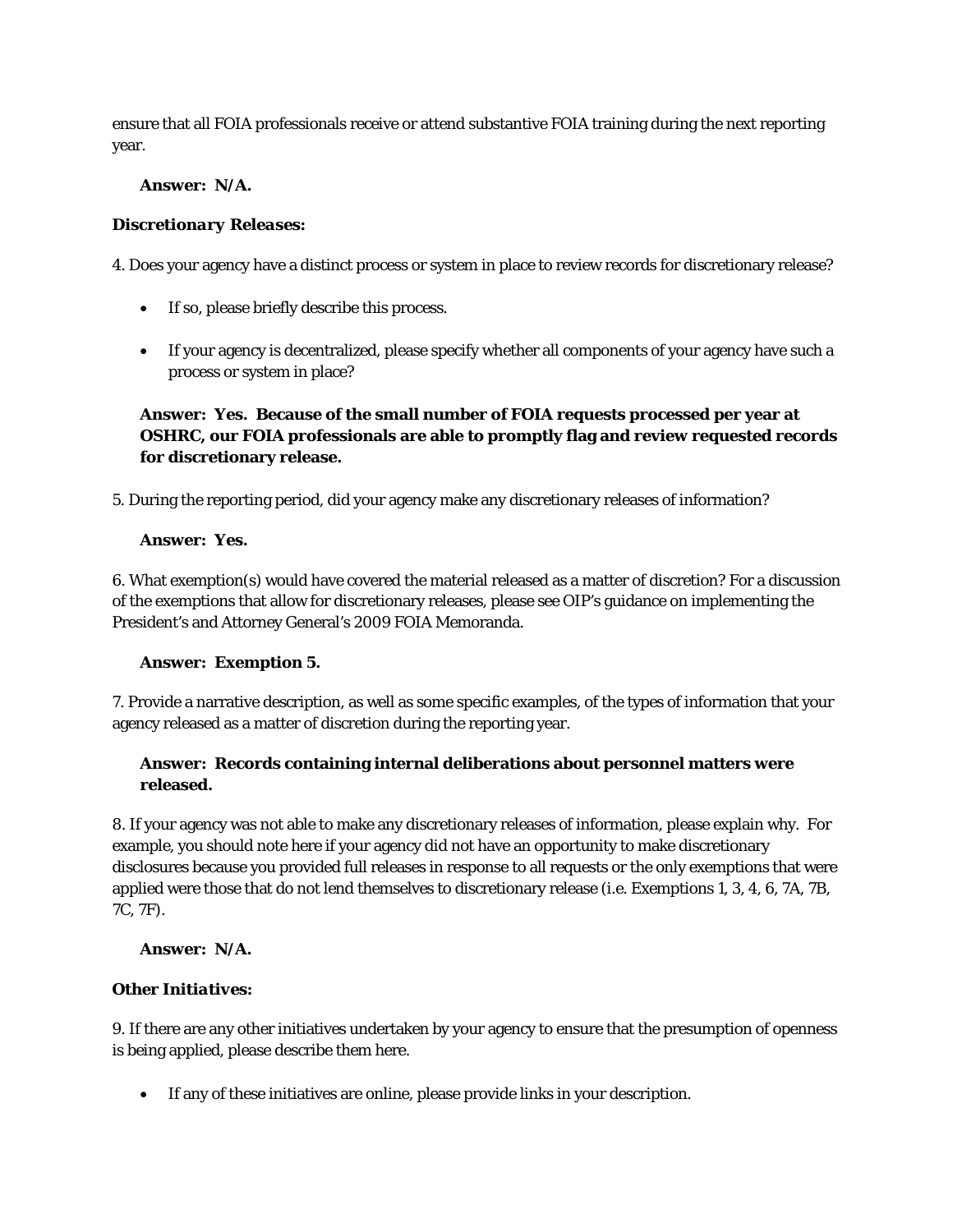**Answer: OSHRC actively applies the presumption of openness underlying the President's FOIA memorandum and Attorney General's FOIA guidelines when processing its FOIA requests. In determining whether to redact or withhold a requested record, OSHRC always considers the presumption of openness before making a final decision about the release.** 

# **Section II: Steps Taken to Ensure that Your Agency Has an Effective System in Place for Responding to Requests**

The Attorney General's 2009 FOIA Guidelines emphasized that "[a]pplication of the proper disclosure standard is only one part of ensuring transparency. Open government requires not just a presumption of disclosure, but also an effective system for responding to FOIA requests." It is essential that agencies effectively manage their FOIA program.

Please answer the following questions to describe the steps your agency has taken to ensure that the management of your FOIA program is effective and efficient. You should also include any additional information that that describes your agency's efforts in this area.

# *Processing Procedures:*

1. For Fiscal Year 2015, what was the average number of days your agency reported for adjudicating requests for expedited processing? Please see Section VIII.A. of your agency's Fiscal Year 2015 Annual FOIA Report.

 Please note here if your agency did not adjudicate any requests for expedited processing during Fiscal Year 2015.

## **Answer: 9 days.**

2. If your agency's average number of days to adjudicate requests for expedited processing was above ten calendar days, please describe the steps your agency will take to ensure that requests for expedited processing are adjudicated within ten calendar days or less.

## **Answer: N/A.**

3. On July 2, 2015, OIP issued new guidance to agencies on the proper procedures to be used in the event an agency has a reason to inquire whether a requester is still interested in the processing of his or her request. Please confirm here that to the extent your agency may have had occasion to send a "still interested" inquiry, it has done so in accordance with the new guidelines for doing so, including affording requesters thirty working days to respond.

## **Answer: OSHRC has not had occasion to send a "still interested" inquiry.**

## *Requester Services:*

4. Agency FOIA Requester Service Centers and FOIA Public Liaisons serve as the face and voice of an agency. In this capacity they provide a very important service for requesters, informing them about how the FOIA process works and providing specific details on the handling of their individual requests. The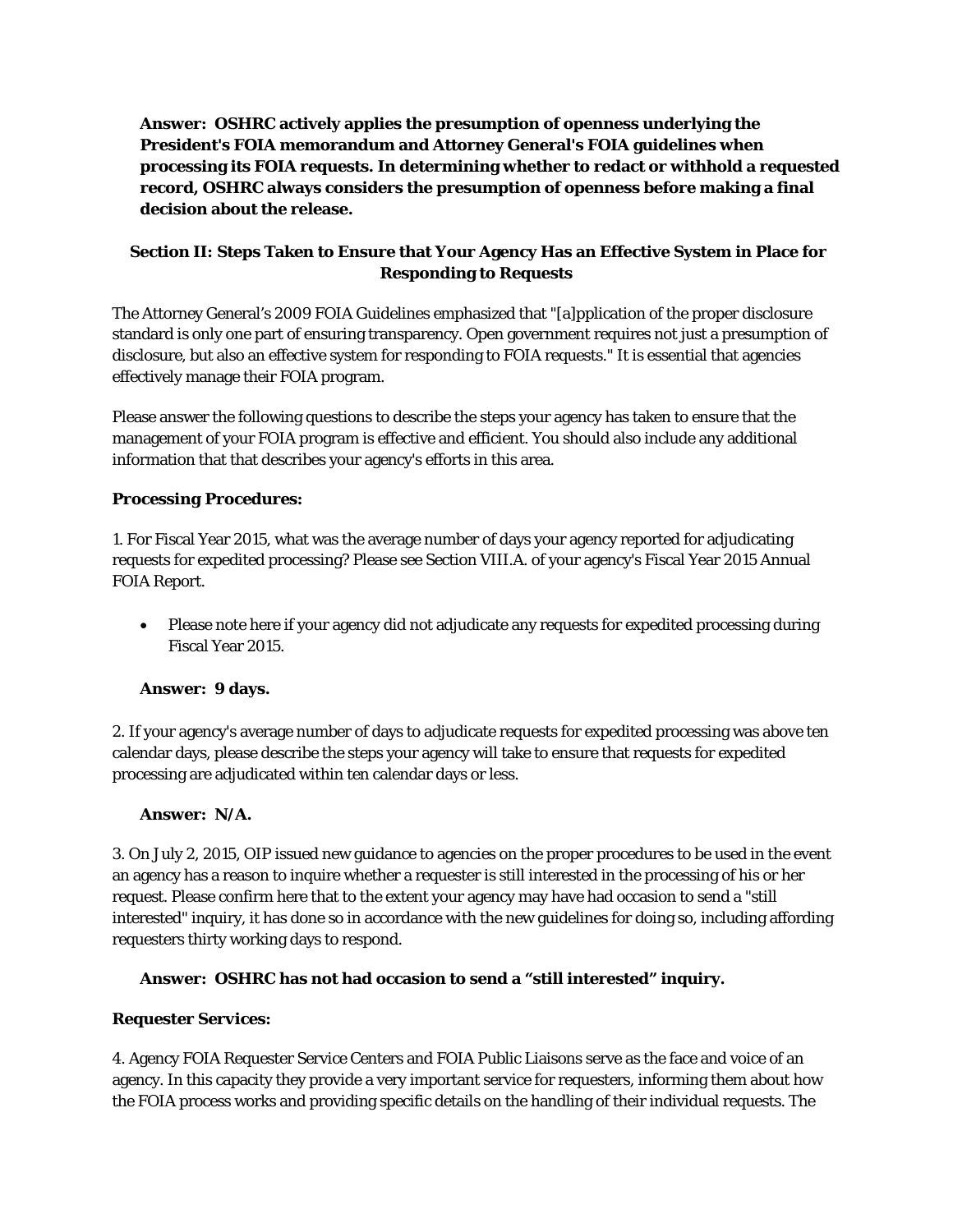FOIA also calls on agency FOIA Requester Service Centers and FOIA Public Liaisons to assist requesters in resolving disputes. Please explain here any steps your agency has taken to strengthen these services to better inform requesters about their requests and to prevent or resolve FOIA disputes.

 If your agency has not taken any steps recently to strengthen these services, either because there has been no need to due to low demand or because these services are already robust, please briefly explain that that here.

**Answer: Because of the small number of FOIA requests processed per year at OSHRC, our FOIA professionals are able to provide personalized service to each requester—this includes both providing information about how our FOIA process works and answering any questions related specifically to their request.** 

## *Other Initiatives:*

5. If there are any other steps your agency has undertaken to ensure that your FOIA system operates efficiently and effectively, such as conducting self-assessments to find greater efficiencies, improving search processes, eliminating redundancy, etc., please describe them here.

**Answer: OSHRC implemented a management initiative in February 2009 to enhance agency transparency. In keeping with that initiative, as well as the President's FOIA Memorandum and Attorney General's FOIA Guidelines, our FOIA professionals work diligently to continue improving the effectiveness and efficiency of processing FOIA requests. Examples of such efforts include: (1) staying in close contact with the agency offices that maintain requested records to process requests within the statutorily required response times; (2) utilizing OSHRC's electronic case management system to improve record search capabilities when processing FOIA requests that seek records associated with OSHRC cases; and (3) implementing the requirements of the Plain Writing Act of 2010 as they relate to the agency's FOIA program and procedures. This year, OSHRC also launched a Spanish language version of its electronic request form, which further streamlines our existing FOIA process.** 

#### **Section III: Steps Taken to Increase Proactive Disclosures**

Both the President's and Attorney General's FOIA memoranda focused on the need for agencies to work proactively to post information online without waiting for individual requests to be received.

Please answer the following questions to describe the steps your agency has taken to increase the amount of material that is available on your agency websites. In addition to the questions below, you should also describe any additional steps taken by your agency to make and improve proactive disclosures of information.

## *Posting Material:*

1. Describe your agency's process or system for identifying "frequently requested" records required to be posted online under Subsection (a)(2) of the FOIA. For example, does your agency monitor its FOIA logs or is there some other system in place to identify these records for posting.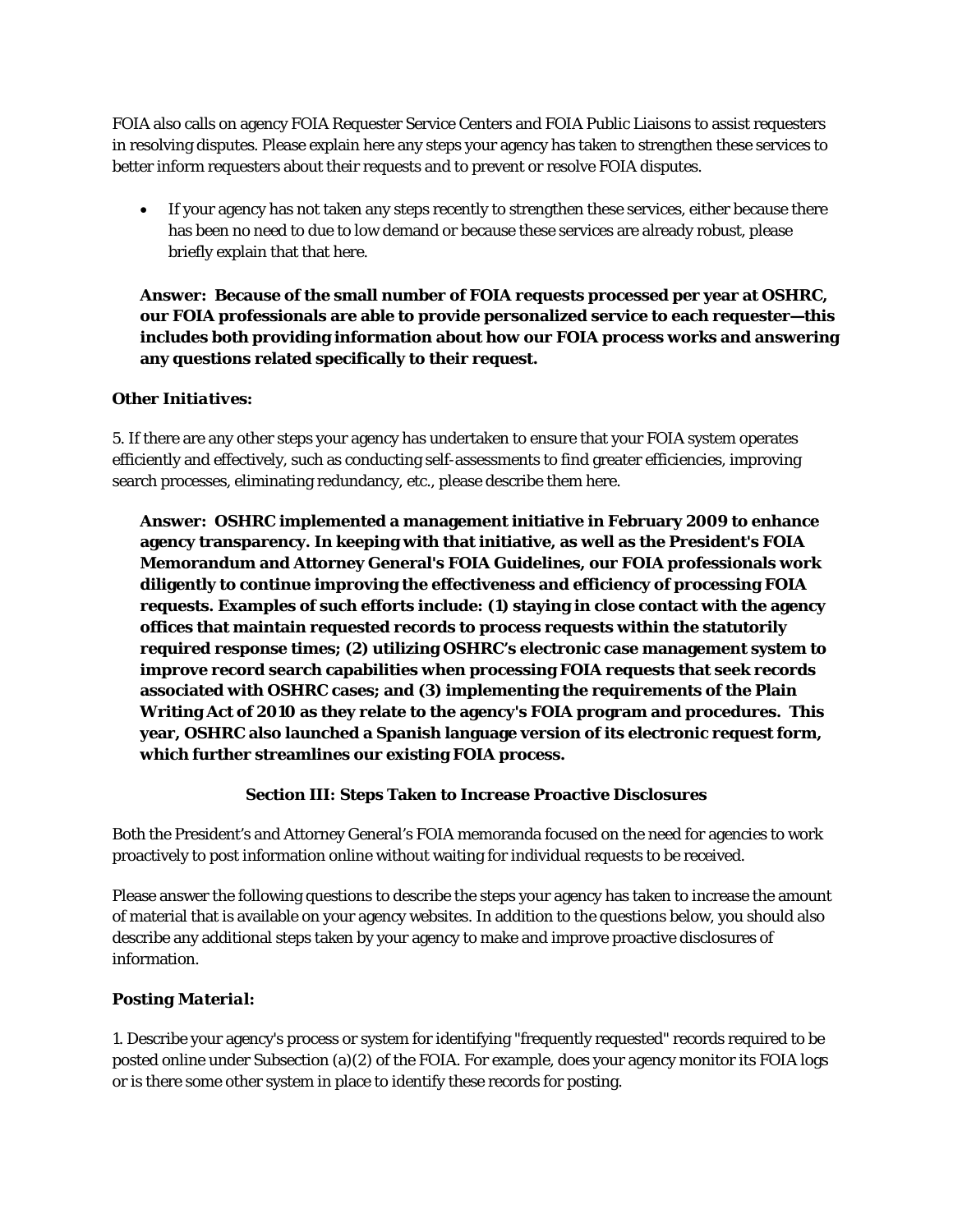# **Answer: Any record requested (or anticipated to be requested) three or more times is flagged by our FOIA professionals and posted online in our e-FOIA Reading Room.**

2. Does your agency have a distinct process or system in place to identify other records for proactive disclosure? If so, please describe your agency's process or system.

 Please note that this question is directed towards proactive disclosure of records that go beyond frequently requested records required to be posted under Subsection (a)(2) of the FOIA.

# **Answer: Yes. Because of the small number of FOIA requests processed per year at OSHRC, our FOIA professionals are able to flag records that may be of public interest, and immediately consider whether such materials should be proactively disclosed on our website.**

3. When making proactive disclosures of records, are your agency's FOIA professionals involved in coding the records for Section 508 compliance or otherwise preparing them for posting? If so, provide an estimate of how much time is involved for each of your FOIA professionals and your agency overall.

 Please note that this question is directed at the efforts of actually posting the records online once all disclosure determinations have been made. For example, efforts to load the records in your web content platform or making the releasable documents accessible in compliance with Section 508 of the Rehabilitation Act.

### **Answer: No.**

4. Has your agency encountered challenges that make it difficult to post records you otherwise would like to post?

#### **Answer: No.**

5. If so, please briefly explain those challenges.

## **Answer: N/A.**

6. Provide examples of material that your agency has proactively disclosed during the past reporting year, including links to the posted material.

**Answer: OSHRC maintains a comprehensive e-FOIA Reading Room where the records flagged by our FOIA professionals for proactive disclosure are posted. http://oshrc.gov/foia/foia\_reading\_room.html. For example, this year OSHRC proactively disclosed several records related to a pending case involving a unique issue of potential public interest. http://www.oshrc.gov/foia/IHM/SecLabvIHM.html.** 

7. Did your agency use any means to publicize or highlight important proactive disclosures for public awareness? If yes, please describe those efforts.

 For example, this can be done through social media or with the offering of e-mail subscription services.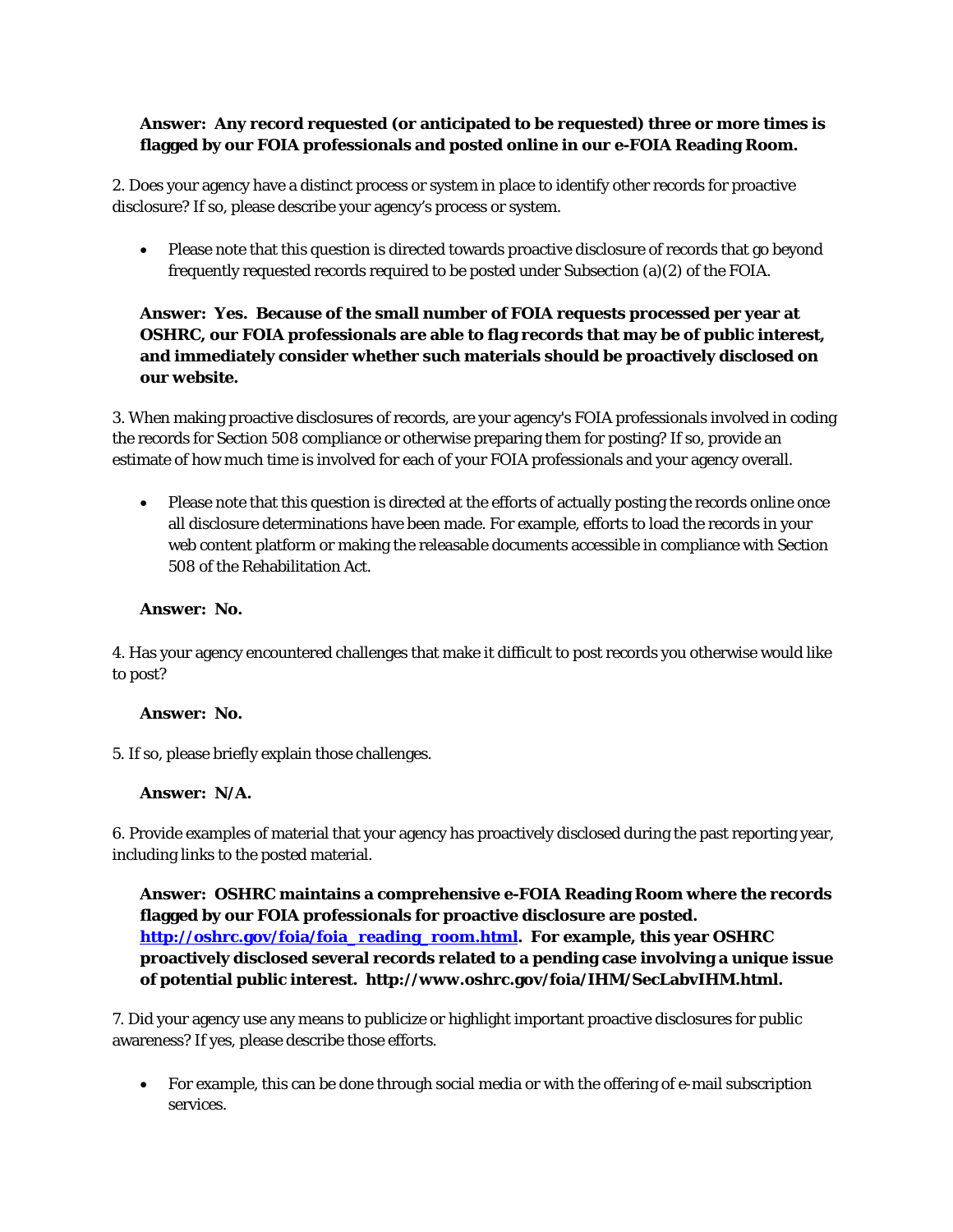**Answer: Yes. OSHRC recently issued a press release, which appeared prominently on the homepage of our agency's website, when a record of potential public interest was proactively disclosed. Our FOIA professionals also notify requesters when records related to their request are already available for download in the agency's e-FOIA Reading Room.**

# *Other Initiatives:*

8. If there are any other steps your agency has taken to increase proactive disclosures, please describe them here.

**Answer: The Chief FOIA Officer works to maintain open lines of communication between the FOIA Requester Service Center and key agency personnel. For example, OSHRC's Chief FOIA Officer ensured that OIP's recently released FOIA infographic was included in the agency's new employee handbook. This infographic reminds all OSHRC employees of the role they play in the FOIA process, which includes identifying records suitable for proactive disclosure. Additionally, in keeping with the Open Government Directive issued by the Office of Management and Budget on December 8, 2009, OSHRC continually monitors and updates its Open Government page at www.data.gov.** 

# **Section IV: Steps Taken to Greater Utilize Technology**

A key component of the President's FOIA Memorandum was the direction to "use modern technology to inform citizens about what is known and done by their Government." In addition to using the internet to make proactive disclosures, agencies should also be exploring ways to utilize technology in responding to requests.

Please answer the following questions to describe how your agency is utilizing technology to improve its FOIA administration and the public's access to information. You should also include any additional information that that describes your agency's efforts in this area.

## *Making Material Posted Online More Usable:*

1. Beyond posting new material, is your agency taking steps to make the posted information more useable to the public, especially to the community of individuals who regularly access your agency's website?

 Steps can include soliciting feedback on the content and presentation of posted material, improving search capabilities on your agency website, posting material in open formats, making information available through mobile applications, providing explanatory material, etc.

**Answer: No. However, our FOIA professionals are trained to provide any voluntary feedback received directly from requesters to the Chief FOIA Officer for review and evaluation. To date, OSHRC has not received any feedback on our posting format, but requesters have expressed appreciation that requested materials are available in our e-FOIA Reading Room or otherwise posted on our website.** 

2. If yes, please provide examples of such improvements.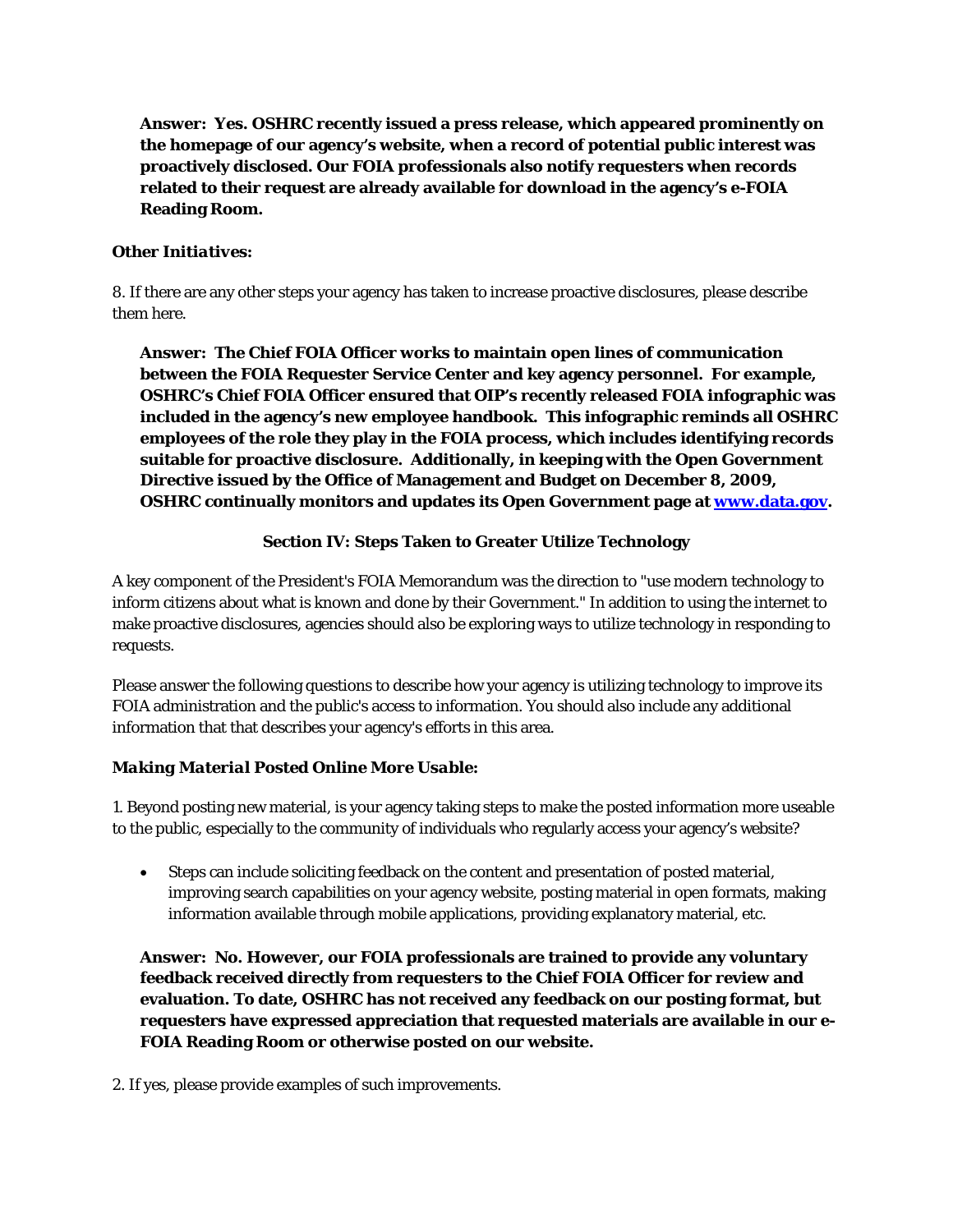If your agency is already posting material in its most useful format, please describe these efforts.

**Answer: OSHRC currently posts material on its dedicated FOIA webpage and in its comprehensive e-FOIA Reading Room; this material is posted in the most useful format (both PDF and/or HTML file types). Records are also posted in the same format on the website's Open Government page.** 

# *Use of Technology to Facilitate Processing of Requests:*

*Not required, but agencies may answer the questions for this section from the high-volume guidelines if they have information they would like to include.*

# *Other Initiatives:*

3. Did your agency successfully post all four quarterly reports for Fiscal Year 2015?

 Please see OIP's guidance for posting of quarterly reports to ensure that your agency is following all required steps (including using the correct file type and URL structure) so that your quarterly reports are properly appearing on FOIA.gov. (If your reports are posted to your website, but not appearing of FOIA.gov, please contact OIP in order to resolve the issue.)

# **Answer: Yes.**

4. If your agency did not successfully post all quarterly reports, with information appearing on FOIA.gov, please explain why and provide your agency's plan for ensuring that such reporting is successful in Fiscal Year 2016.

## **Answer: N/A.**

5. Do your agency's FOIA professionals use e-mail or other electronic means to communicate with requesters whenever feasible? See OIP Guidance, "The Importance of Good Communication with FOIA Requesters 2.0: Improving Both the Means and the Content of Requester Communications." (Nov. 22, 2013) If yes, what are the different types of electronic means that are utilized by your agency to communicate with requesters?

**Answer: Yes. In mid-2014, OSHRC successfully implemented an electronic FOIA request form, which allows requesters to submit their requests electronically. This year, in order to continue improving our communication with requesters, OSHRC launched a Spanish language version of its electronic request form and related instructions, which are both accessible from our dedicated FOIA webpage. Requesters also frequently communicate with our FOIA professionals by email to clarify requests and obtain other information, such as processing status.** 

6. If your agency does not communicate electronically with requesters as a default, are there any limitations or restrictions for the use of such means? If yes, does your agency inform requesters about such limitations? See *id*.

## **Answer: N/A.**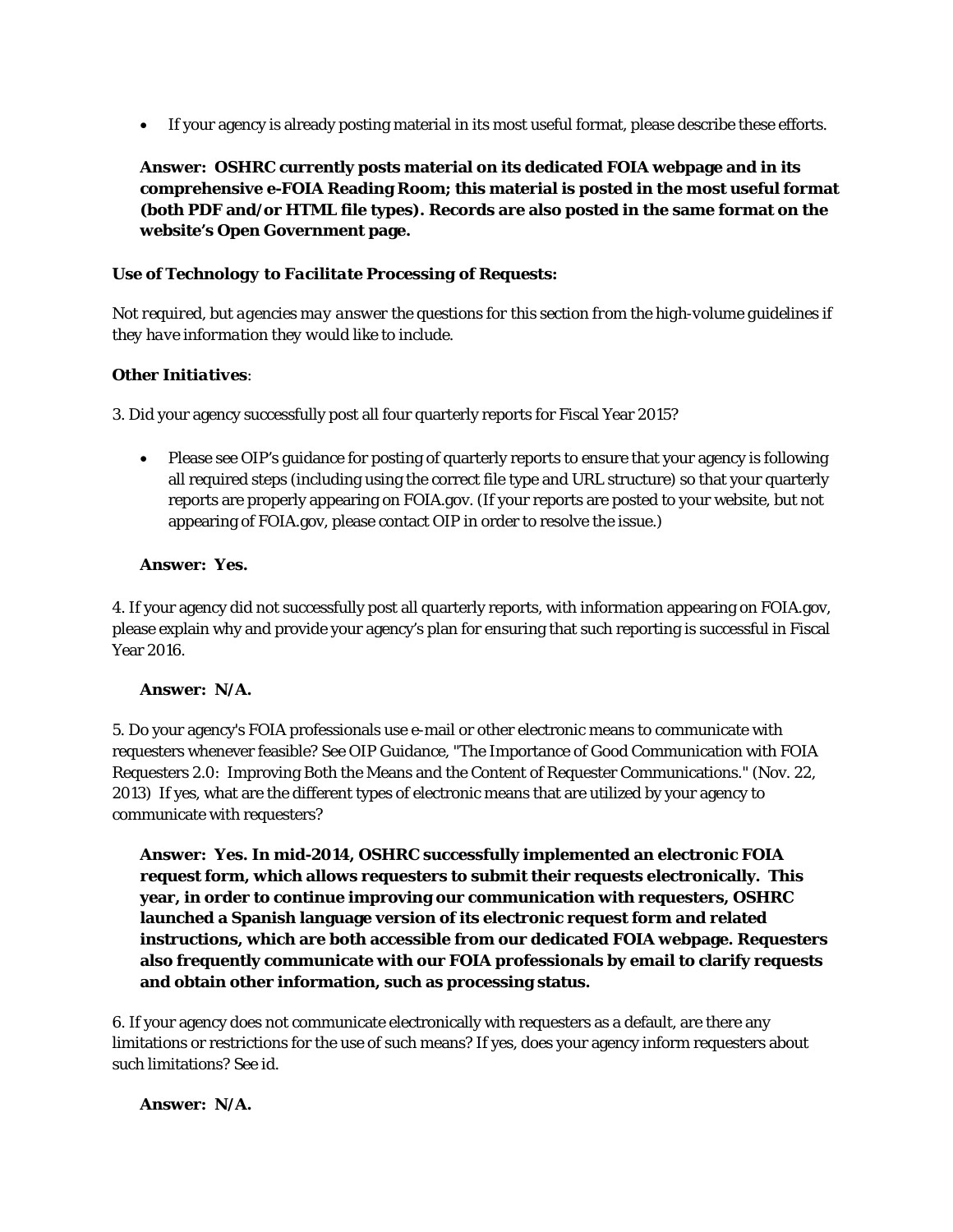# **Section V: Steps Taken to Improve Timeliness in Responding to Requests and Reducing Backlogs**

The President's FOIA Memorandum and the Attorney General's 2009 FOIA Guidelines have emphasized the importance of improving timeliness in responding to requests. This section of your Chief FOIA Officer Report addresses both time limits and backlog reduction. Backlog reduction is measured both in terms of numbers of backlogged requests or appeals and by looking at whether agencies closed their ten oldest requests, appeals, and consultations.

*For the figures required in this Section, please use the numbers contained in the specified sections of your agency's 2015 Annual FOIA Report and, when applicable, your agency's 2014 Annual FOIA Report.*

**Simple Track:** Section VII.A of your agency's Annual FOIA Report, entitled "FOIA Requests – Response Time for All Processed Requests," includes figures that show your agency's average response times for processed requests. For agencies utilizing a multi-track system to process requests, there is a category for "simple" requests, which are those requests that are placed in the agency's fastest (non-expedited) track, based on the low volume and/or simplicity of the records requested.

1. Does your agency utilize a separate track for simple requests?

## **Answer: Yes.**

2. If so, for your agency overall in Fiscal Year 2015, was the average number of days to process simple requests twenty working days or fewer?

## **Answer: Yes.**

3. Please provide the percentage of requests processed by your agency in Fiscal Year 2015 that were placed in your simple track.

#### **Answer: 82% (45/55)**

4. If your agency does not track simple requests separately, was the average number of days to process all non-expedited requests twenty working days or fewer?

## **Answer: N/A.**

*Backlogs:* Section XII.A of your agency's Annual FOIA Report, entitled "Backlogs of FOIA Requests and Administrative Appeals" shows the numbers of any backlogged requests or appeals from the fiscal year. You should refer to these numbers from your Annual FOIA Reports for both Fiscal Year 2014 and Fiscal Year 2015 when completing this section of your Chief FOIA Officer Report.

### **BACKLOGGED REQUESTS**

5. If your agency had a backlog of requests at the close of Fiscal Year 2015, did that backlog decrease as compared with the backlog reported at the end of Fiscal Year 2014?

## **Answer: N/A.**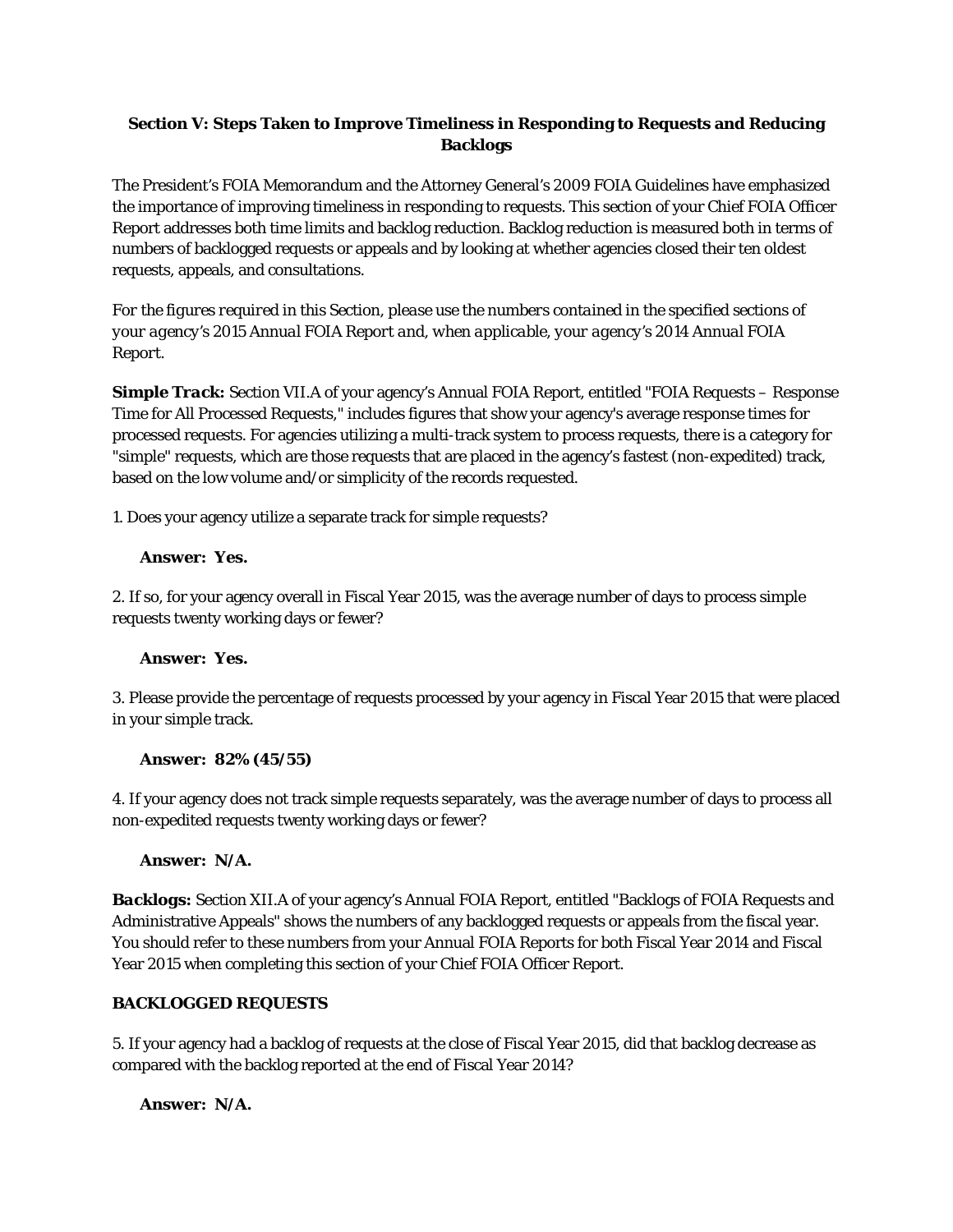6. If not, explain why and describe the causes that contributed to your agency not being able reduce its backlog. When doing so, please also indicate if any of the following were contributing factors:

- An increase in the number of incoming requests.
- $\bullet$  A loss of staff.
- An increase in the complexity of the requests received. If possible, please provide examples or briefly describe the types of complex requests contributing to your backlog increase.
- Any other reasons please briefly describe or provide examples when possible.

### **Answer: N/A.**

7. If you had a request backlog please report the percentage of requests that make up the backlog out of the total number of requests *received* by your agency in Fiscal Year 2015.

 To calculate your agency's percentage, you must divide the number of backlogged requests reported in Section XII.A. of your Fiscal Year 2015 Annual FOIA Report by the number of requests received in Fiscal Year 2015, which can be found in Section V.A. of your Annual FOIA Report. Once divided, you can multiply that number by 100 to get the percentage.

### **Answer: N/A.**

## **BACKLOGGED APPEALS**

8. If your agency had a backlog of appeals at the close of Fiscal Year 2015, did that backlog decrease as compared with the backlog reported at the end of Fiscal Year 2014?

#### **Answer: N/A.**

9. If not, explain why and describe the causes that contributed to your agency not being able reduce backlog. When doing so, please also indicate if any of the following were contributing factors:

- An increase in the number of incoming appeals.
- A loss of staff.
- An increase in the complexity of the requests received. If possible, please provide examples or briefly describe the types of complex requests contributing to your backlog increase.
- Any other reasons please briefly describe or provide examples when possible.

#### **Answer: N/A.**

10. If you had an appeal backlog please report the percentage of appeals that make up the backlog out of the total number of appeals *received* by your agency in Fiscal Year 2015. If your agency did not receive any appeals in Fiscal Year 2015 and/or has no appeal backlog, please answer with "N/A."

 To calculate your agency's percentage, you must divide the number of backlogged appeals reported in Section XII.A. of your Fiscal Year 2015 Annual FOIA Report by the number of appeals received in Fiscal Year 2015, which can be found in Section V.A. of your Annual FOIA Report. Once divided, you can multiply that number by 100 to get the percentage.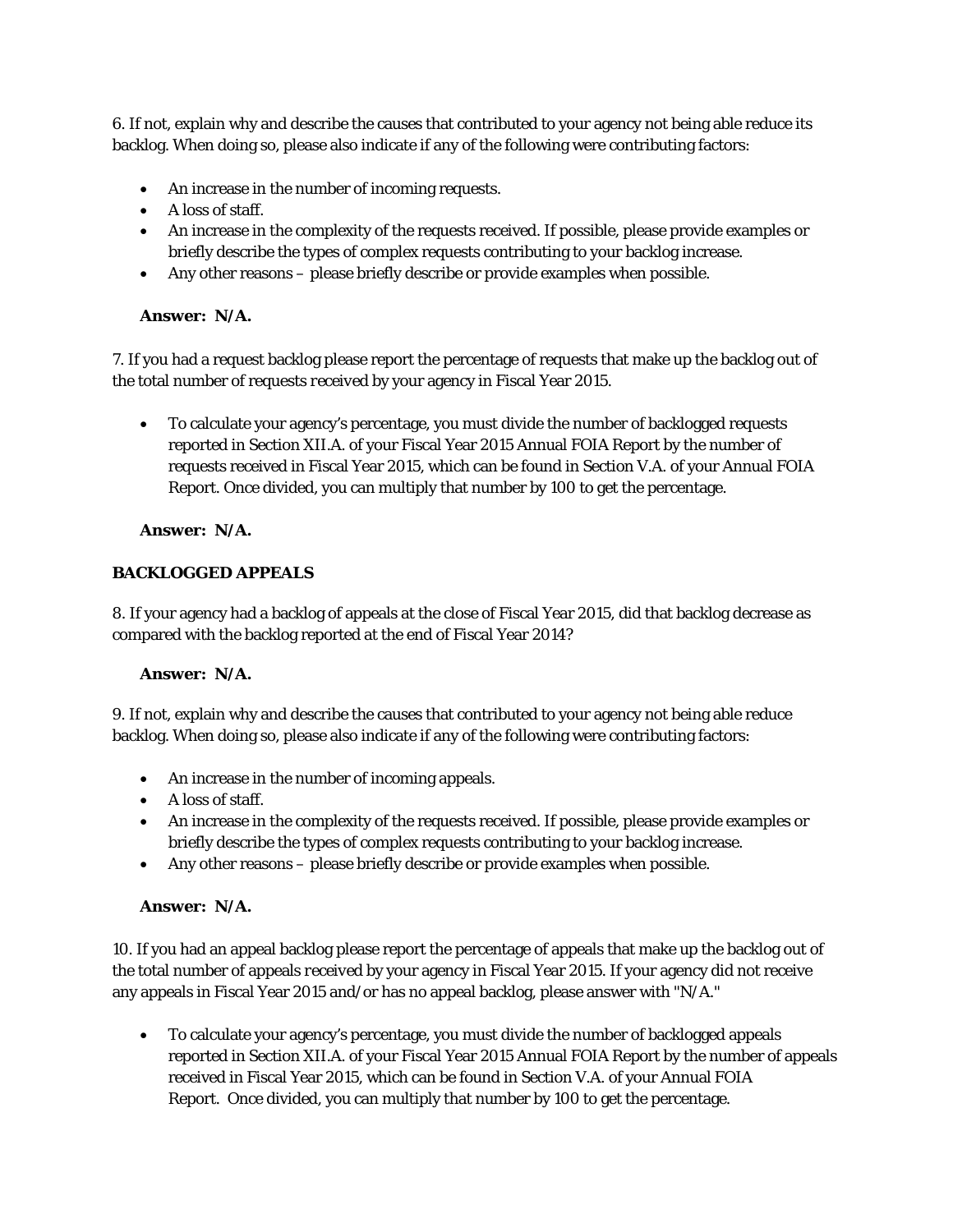### **Answer: N/A.**

### **TEN OLDEST REQUESTS**

11. In Fiscal Year 2015, did your agency close the ten oldest requests that were reported pending in your Fiscal Year 2014 Annual FOIA Report?

### **Answer: Yes.**

12. If no, please provide the number of these requests your agency was able to close by the end of the fiscal year, as listed in Section VII.E of your Fiscal Year 2014 Annual FOIA Report. If you had less than ten total oldest requests to close, please indicate that.

 For example, if you only had seven requests listed as part of your "ten oldest" in Section VII.E. and you closed six of them, you should note that you closed six out of seven "oldest" requests.

### **Answer: N/A.**

13. Of the requests your agency was able to close from your ten oldest, please indicate how many of these were closed because the request was withdrawn by the requester. If any were closed because the request was withdrawn, did you provide any interim responses prior to the withdrawal?

#### **Answer: None.**

#### **TEN OLDEST APPEALS**

14. In Fiscal Year 2015, did your agency close the ten oldest appeals that were reported pending in your Fiscal Year 2014 Annual FOIA Report?

#### **Answer: N/A.**

15. If no, please provide the number of these appeals your agency was able to close by the end of the fiscal year, as listed in Section VII.C.(5) of your Fiscal Year 2014 Annual FOIA Report. If you had less than ten total oldest appeals to close, please indicate that.

 For example, if you only had seven appeals listed as part of your "ten oldest" in Section VII.C.(5) and you closed six of them, you should note that you closed six out of seven "oldest" appeals.

#### **Answer: N/A.**

## **TEN OLDEST CONSULTATIONS**

16. In Fiscal Year 2015, did your agency close the ten oldest consultations that were reported pending in your Fiscal Year 2014 Annual FOIA Report?

#### **Answer: N/A.**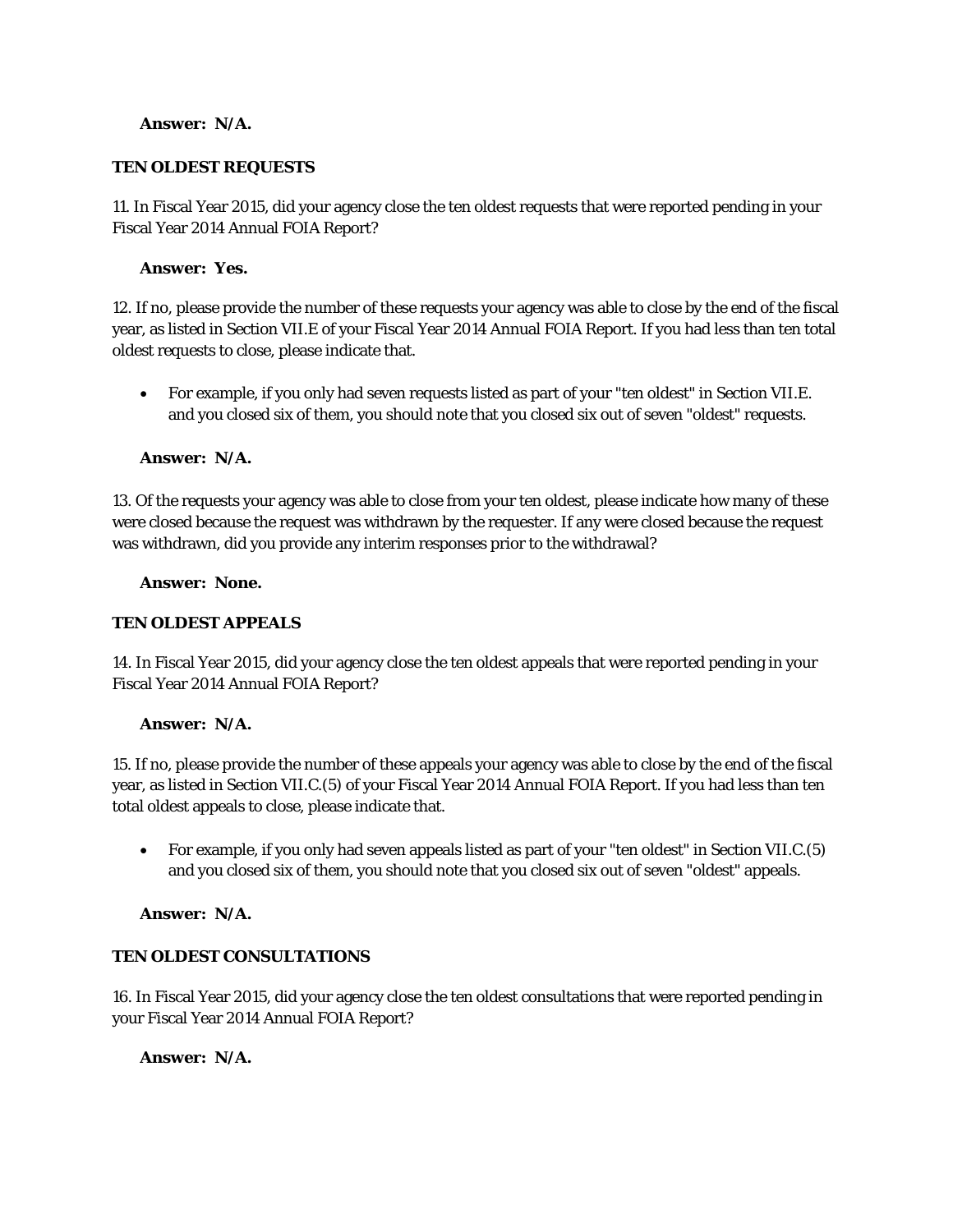17. If no, please provide the number of these consultations your agency was able to close by the end of the fiscal year, as listed in Section XII.C. of your Fiscal Year 2014 Annual FOIA Report. If you had less than ten total oldest consultations to close, please indicate that.

 For example, if you only had seven consultations listed as part of your "ten oldest" in Section XII.C. and you closed six of them, you should note that you closed six out of seven "oldest" consultations.

**Answer: N/A.** 

## *Additional Information on Ten Oldest Requests, Appeals, and Consultations & Plans:*

18. Briefly explain any obstacles your agency faced in closing its ten oldest requests, appeals, and consultations from Fiscal Year 2014.

#### **Answer: None.**

19. If your agency was unable to close any of its ten oldest requests because you were waiting to hear back from other agencies on consultations you sent, please provide the date the request was initially received by your agency, the date when your agency sent the consultation, and the date when you last contacted the agency where the consultation was pending.

### **Answer: N/A.**

20. If your agency did not close its ten oldest pending requests, appeals, or consultations, please provide a plan describing how your agency intends to close those "ten oldest" requests, appeals, and consultations during Fiscal Year 2016.

#### **Answer: N/A.**

# **Use of the FOIA's Law Enforcement Exclusions**

1. Did your agency invoke a statutory exclusion, 5 U.S.C. § 552(c)(1), (2), (3), during Fiscal Year 2015?

#### **Answer: No.**

2. If so, please provide the total number of times exclusions were invoked.

#### **Answer: N/A.**

#### **Success Story**

# *Not required, but agencies may answer the questions for this section from the high-volume guidelines if they have information they would like to include.*

Out of all the activities undertaken by your agency since March 2015 to increase transparency and improve FOIA administration, please briefly describe here at least one success story that you would like to highlight as emblematic of your agency's efforts. The success story can come from any one of the five key areas. As noted above, these agency success stories will be highlighted during Sunshine Week by OIP. To